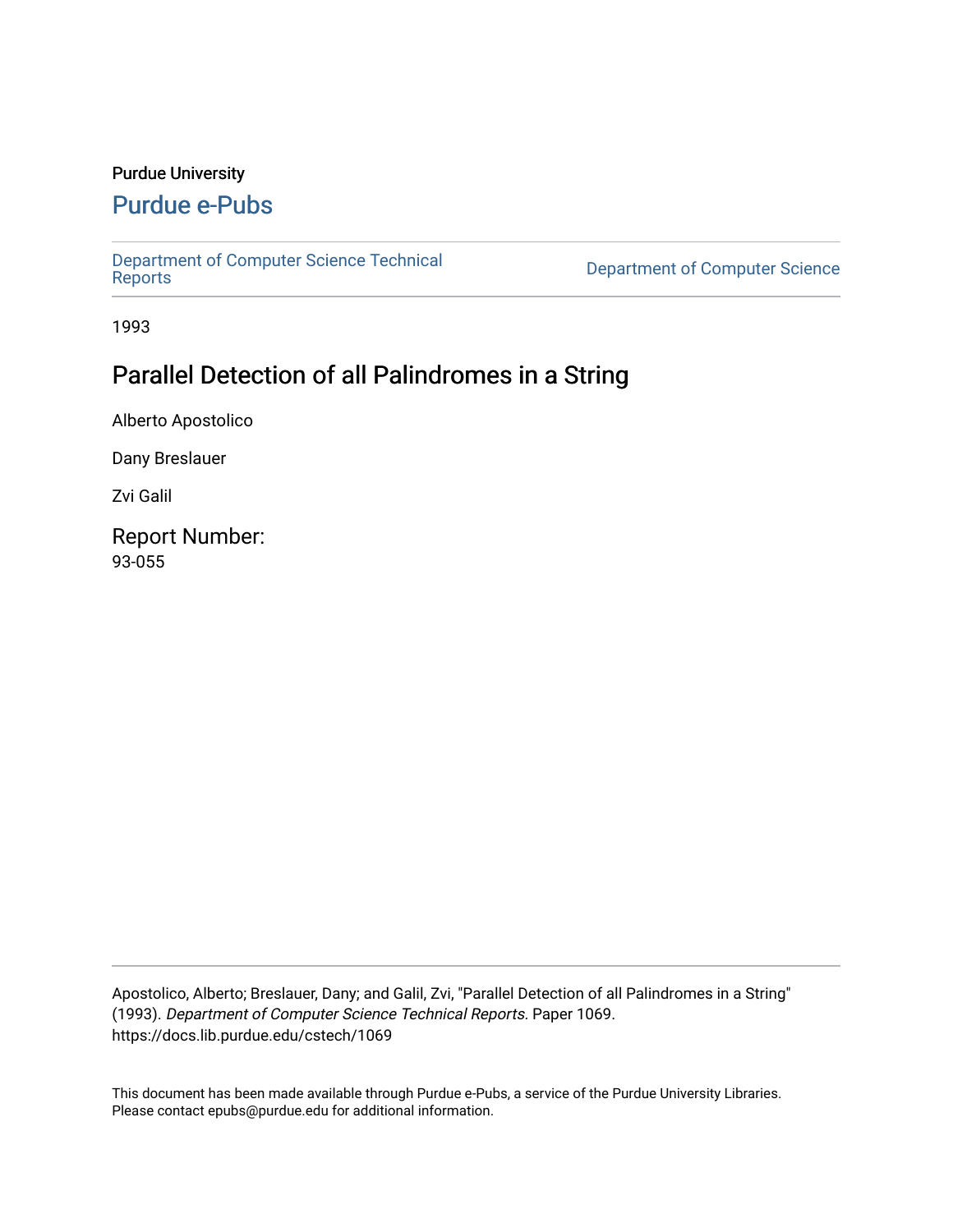### PARALLEL DETECTION OF ALL PALINDROMES IN A STRING

 $\ddot{\phantom{a}}$ 

Ì.

Alberto Apostolico<br>Dany Breslauer<br>Zvi Galil

CSD-TR-93-055 August 1993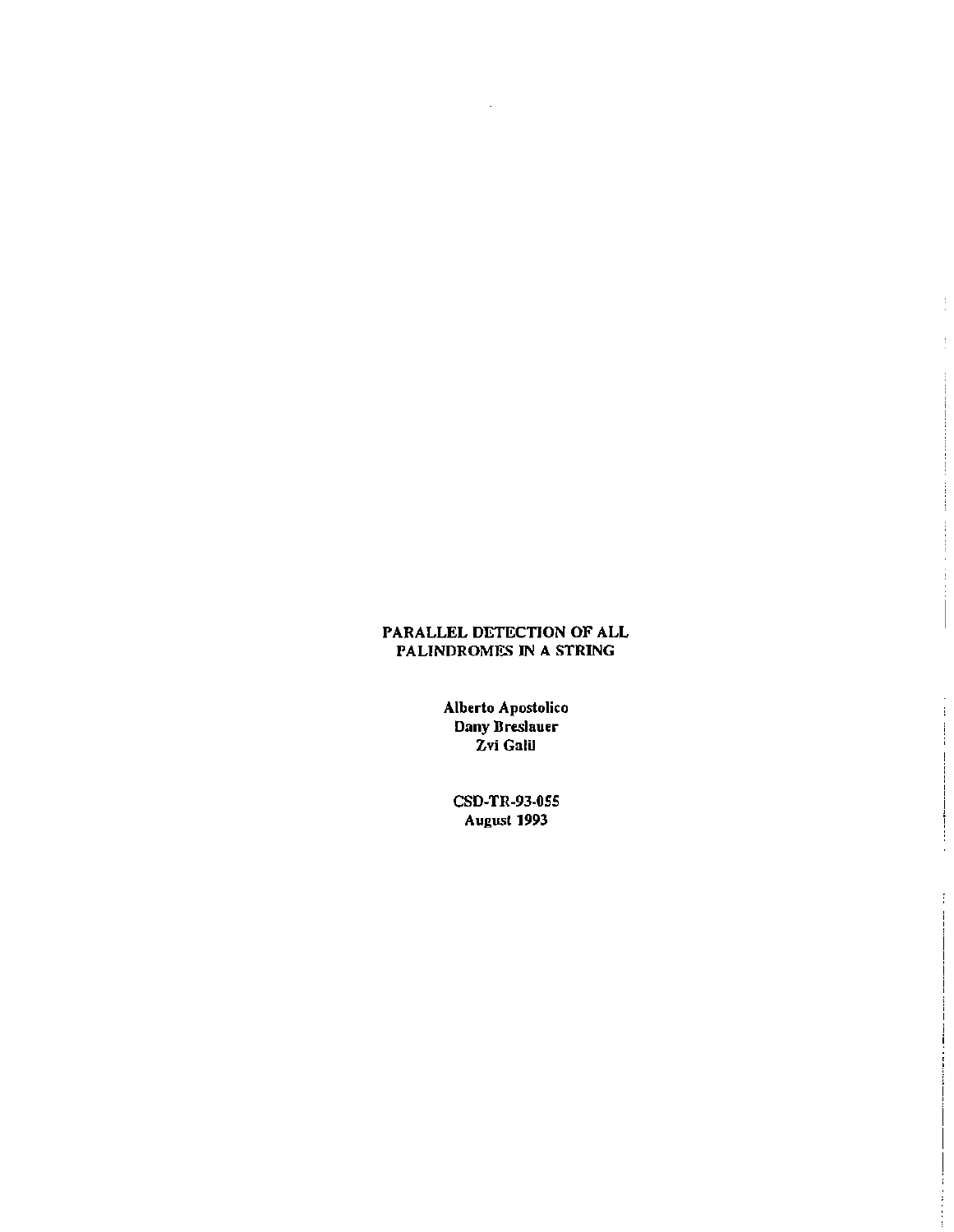# Parallel Detection of all Palindromes in a String

Alberto Apostolico<sup>\*</sup> Purdue University and Università di Padova

Dany Breslauer<sup>†</sup> **INRIA** 

Zvi Galil<sup>‡</sup> Columbia University and Tel-Aviv University

#### Abstract

This paper presents two efficient concurrent-read concurrent-write parallel algorithms that find all palindromes in a given string:

- 1. An  $O(\log n)$  time, *n*-processor algorithm over general alphabets. In case of constant size alphabets the algorithm requires only  $n/\log n$  processors, and thus achieves an optimal-speedup.
- 2. An  $O(\log \log n)$  time,  $n \log n / \log \log n$ -processor algorithm over general alphabets. This is the fastest possible time with the number of processors used.

These new results improve on the known parallel palindrome detection algorithms by using smaller auxiliary space and either by making fewer operations or by achieving a faster running time.

#### $\mathbf{1}$ Introduction

Palindromes are symmetric strings that read the same forward and backward. Palindromes have been studied for centuries as word puzzles and more recently have several important uses in formal languages and computability theory.

Formally, a string w is a palindrome if  $w = w^R$ , where  $w^R$  denotes the string w reversed. It is convenient to distinguish between even length palindromes that are strings of the form  $vv^R$  and odd length palindromes that are strings of the form  $vav^R$ , where a is a single alphabet symbol.

Given a string  $S[1..n]$ , we say that there is an even palindrome of radius R centered at position k of  $S[1..n]$ , if  $S[k-i] = S[k+i-1]$  for  $i = 1, \dots, \mathcal{R}$ . We say that there is

<sup>&</sup>quot;Partially supported by NSF Grants CCR-89-00305 and CCR-92-01078, by NATO Grant CRG 900293 and by the National Research Council of Italy.

<sup>&</sup>lt;sup>†</sup> Partially supported by the European Research Consortium for Informatics and Mathematics postdoctoral fellowship.

<sup>&</sup>lt;sup>1</sup>Partially supported by NSF Grants CCR-90-14605 and CISE Institutional Infrastructure Grant CDA-90-24735.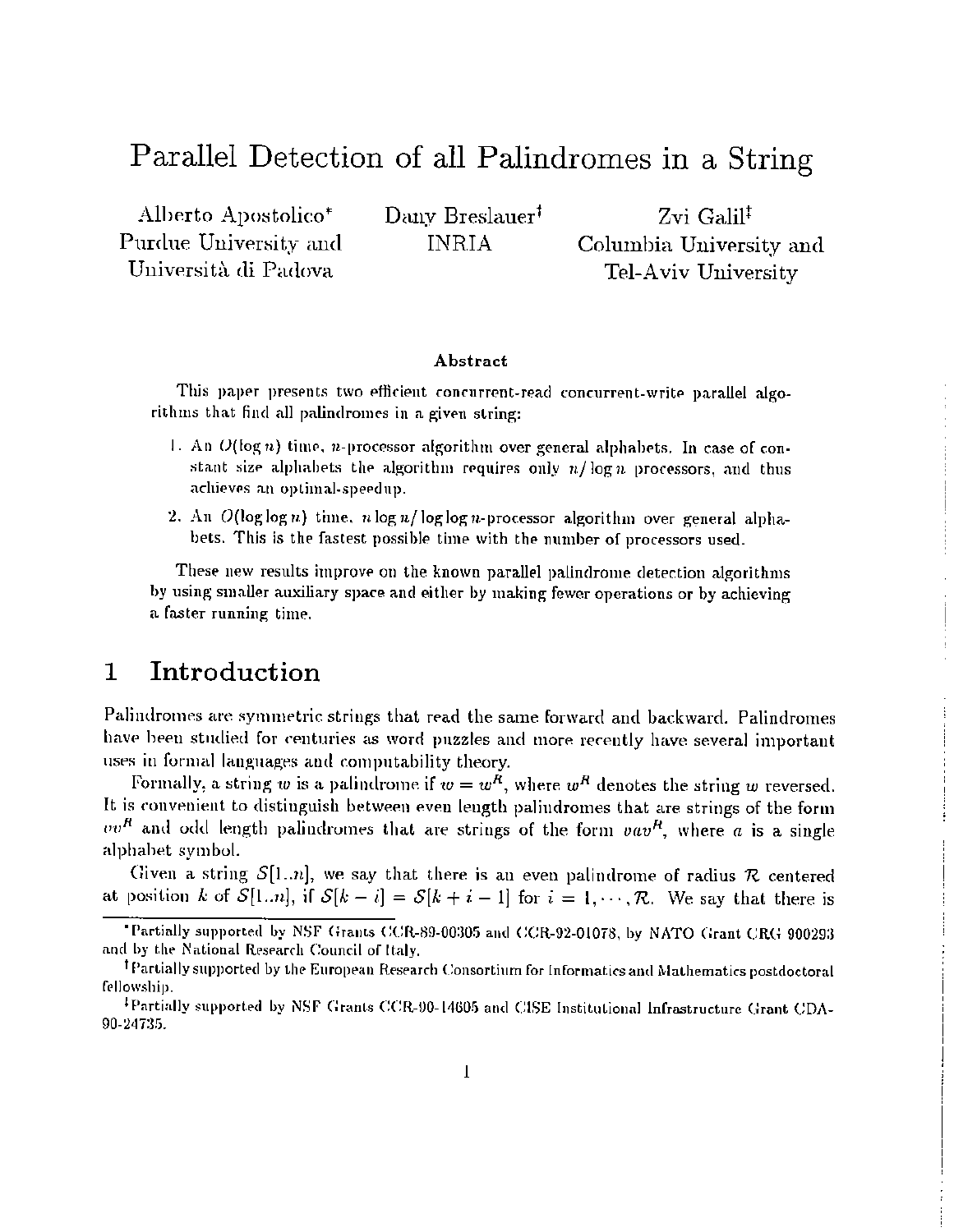an odd palindrome of radius  $\hat{\mathcal{R}}$  centered on position k of  $\mathcal{S}[1..n],$  if  $\mathcal{S}[k-i] = \mathcal{S}[k+i]$  for  $i = 1, \dots, \hat{\mathcal{R}}$ . The radius  $\mathcal{R}$  (or  $\hat{\mathcal{R}}$ ) is maximal if there is no palindrome of radius<sup>1</sup>  $\mathcal{R}$  + 1 centered at the same position. In this paper we are interested in computing the maximal radii  $\mathcal{R}[k]$  and  $\mathcal{R}[k]$  of the even and the odd palindromes which are centered at all positions k of  $S[1..n]$ .

Manacher  $[17]$  discovered an elegant linear-time on-line sequential algorithm that finds all initial palindromes in a string. Galil [11] and Slisenko [18] presented real-time initial palindrome recognition algorithms for multitape Turing machines. It is interesting to note that the existence of efficient algorithms that find initial palindromes in a string was also implied by theoretical results on fast simulation [6, 10]. Knuth, Morris and Pratt [15] gave another linear-time algorithm that finds all initial palindromes in a string.

A closer look at Manacher's algorithm shows that it not only finds the initial palindromes, but it also computes the maximal radii of palindromes centered at all positions of the input string. Thus Manacher's algorithm solves the problem considered in this paper in linear time.

A parallel algorithm is said to be *optimal*, or to achieve an *optimal-speedup*, if its timeprocessor product, which is the total number of operation performed, is equal to the running time of the fastest sequential algorithm. Note that there exists a trivial constant-time CRCW-PRAM algorithm that finds all palindromes in a string using  $O(n^2)$  processors. However, the large number of processors leaves much to be desired.

Fischer and Paterson  $[9]$  noticed that any string matching algorithm that finds all overhanging occurrences of a string in another can also find all initial palindromes. This observation has been used by Apostolico, Breslauer and Galil [1] to construct an optimal  $O(\log \log n)$ time parallel algorithm that finds all initial palindromes in strings over general alphabets, improving an  $O(\log n)$  time non-optimal algorithm of Galil [12]. Breslauer and Galil [5] show that any parallel algorithm that finds initial palindromes in strings over general alphabets requires  $\Omega([n/p] + \log \log_{[1+p/n]} 2p)$  time using *p* processors. Thus, the fastest possible optimal parallel algorithm that finds initial palindromes must take  $\Omega(\log \log n)$  time and this is the time required even with  $n \log n$  processors.

(:rochemore and Rytter [i] discuss a general framework for solving string problems in parallel. (Similar results have been discovered by Kedem, Landau and Palem [14].) Most problems they consider, including the problem of detecting all palindromes in a string, have  $O(\log n)$  time,  $n$ -processor <code>CRCW-PRAM</code> algorithms. However, their method uses  $O(n^{1+\epsilon})$ space and requires that the input symbols are drawn from an ordered alphabet, an unnecessary restriction in the palindrome detection problem.

This paper presents two new CRCW-PRAM algorithms for detecting all palindromes in a string. Both algorithms have the same time-processor prodnct as the Crochemore-Rytter algorithm, use linear space and work under the general alphabet assumption, where the only access they have to the input symbols is by pairwise comparisons that determine if two symbols are equal.

<sup>&</sup>lt;sup>1</sup> For the convenience of our notation, we sometimes refer to indices in  $\mathcal{S}[1..n]$  that are out of the defined range. It is agreed that all undefined symbols are distinct and different from the symbols in  $\mathcal{S}[1..n]$ .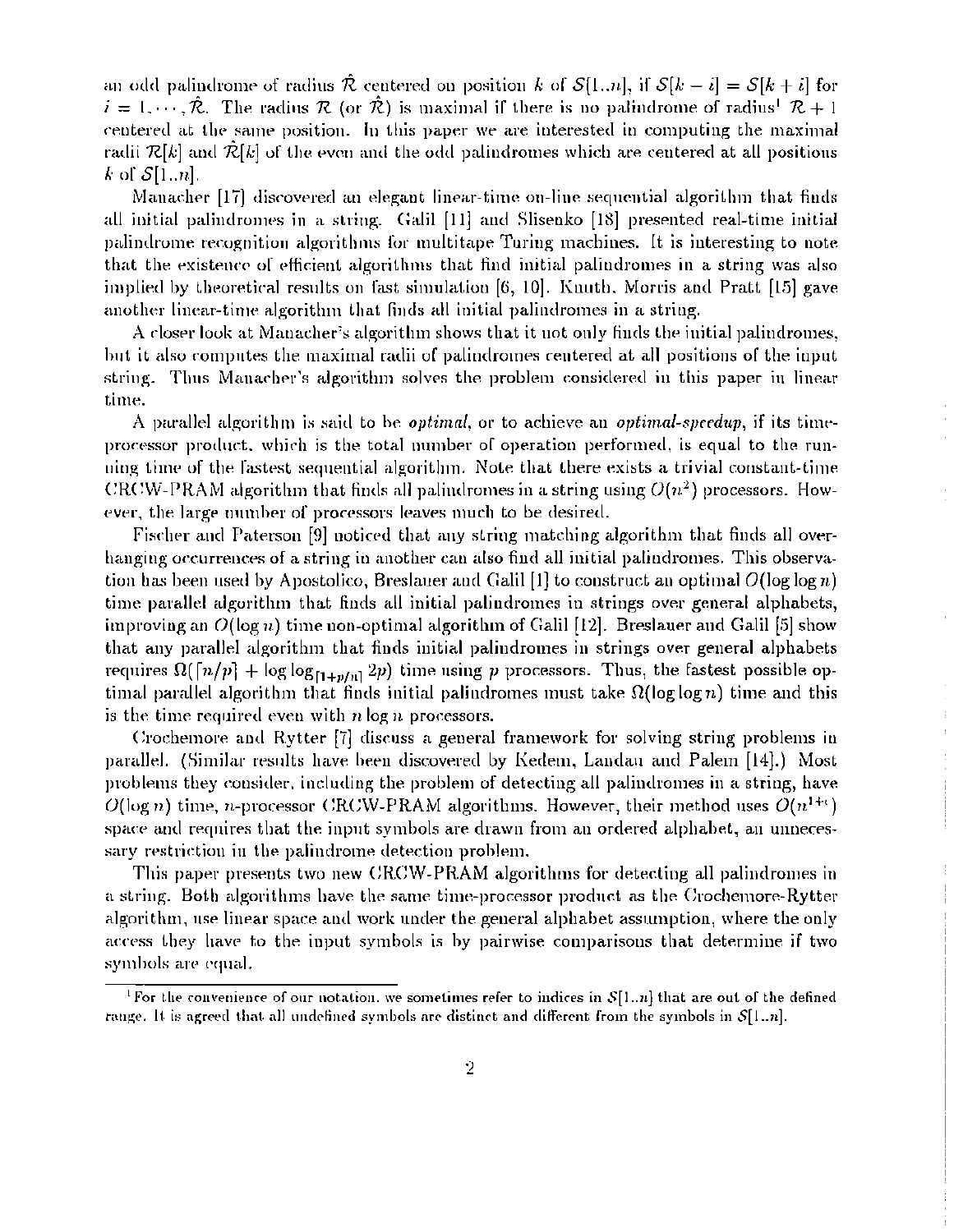- 1. The first algorithm takes  $O(\log n)$  time using  $n$  processors. If the alphabet size is bounded by a constant, then the number of processors can be reduced to  $n/\log n$ . making the algorithm optimal.
- 2. The second algorithm takes  $O(\log \log n)$  time using *n* log n/log log *n* processors. This algorithm is the fastest possible with the number of processors used since it takes at least this time to find the initial palindromes.

The paper is organized as follows. Section 2 overviews some parallel algorithms and tools that are used in the new algorithms. Section 3 gives important properties of periods and palindromes. Sections 4 and 5 describe the new algorithms. Concluding remarks and open problems are listed in Section 6.

# 2 The CRCW-PRAM Model

*The algorithms described in this paper are for the concurrent-read concurrent-write parallel* random access machine model. We use the weakest version of this model called the *common*  $CRCW-PRAM$ . In this model many processors have access to a shared memory. Concurrent read and write operations are allowed at all memory locations. If several processors attempt to write simultaneously to the same memory location, it is assumed that they always write the same value.

Our palindrome detection algorithms use an algorithm of Fich, Ragde and Wigderson [8] to compute the minima of *n* integers from the range  $1, \dots, n$ , in constant time using an *n*-processor CRCW-PRAM. The second algorithm uses Breslauer and Galil's [4] paral-Iel string matching algorithm that takes  $O(\log \log n)$  time using an  $n/\log \log n$ -processor CRCW-PRAM.

One of the major issues in the design of PRAM algorithms is the assignment of processors to their tasks. In this paper, the assignment can be done using standard techniques and the following general theorem.

Theorem 2.1 *(Brent. f."/J) Any 8Y1lchronOlls parallel algorithm of time* t *that consists of a fotal of* x *clementary operations can be implemented on p processors in*  $\lceil x/p \rceil + t$  *time.* 

## 3 Periods and Palindromes

Periods are regularities of strings that are exploited in many efficient string algorithms.

Definition 3.1 *A string S has* a period *u if S is a prefix of*  $u^k$  *for some large enough k*. *The shortest period of a string S* is called the period *of S. Alternatively, a string*  $S[1..m]$ *has a period of length*  $\pi$  *if*  $S[i] = S[i + \pi]$ , *for*  $i = 1, \dots, m - \pi$ .

Lemma 3.2 *(Lyndon and Schutzenberger [16])* If *a string of length* m has two periods of *fengths p* and *q* and  $p + q \leq m$ , then it also has a period of *length*  $gcd(p, q)$ .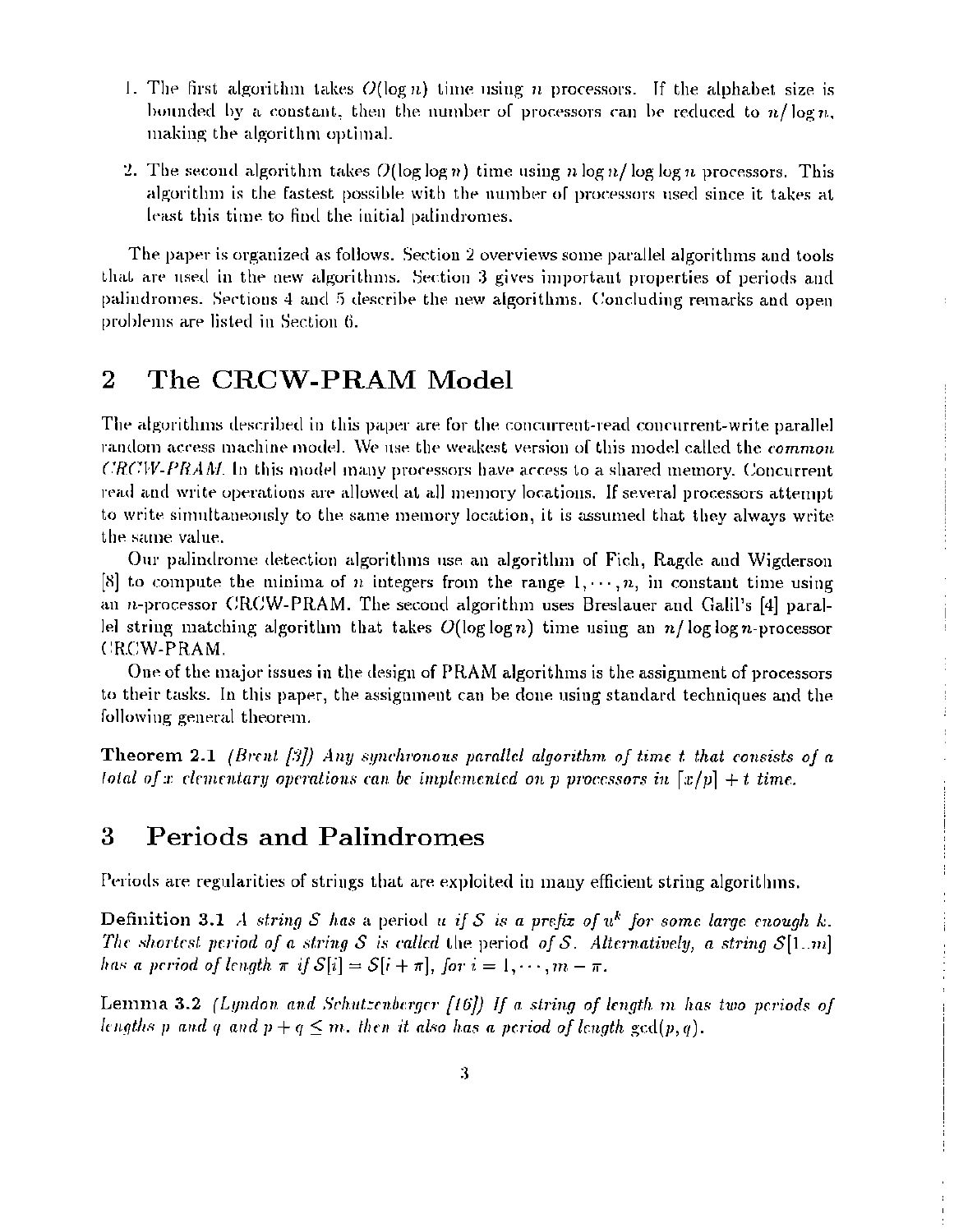Throughout the paper, we discuss only the detection of even palindromes. If interested also in the odd palindromes, one can convert the input string  $S[1..n]$  into a string  $S[1..2n]$ that is obtained by doubling each symbol of the original string. It is not difficult to verify that the string  $S[1..2n]$  has even palindromes that correspond to each odd and even palindrome of  $\mathcal{S}[1..n]$ . Thus, the palindrome detection algorithms can be presented with the string  $\mathcal{S}[1..2n]$ as their input, while their output is considered in the context of the original string  $\mathcal{S}[1..n]$ . Note that an odd palindrome in  $\mathcal{S}[1..2n]$  consist of equal symbols.

The palindrome detection algorithms use the following lemmas that allow them to handle efficiently long palindromes that are centered close to each other. The lemmas concern only even palindromes, but there exist similar versions for odd palindromes.

**Lemma 3.3** Assume that the string  $S[1..n]$  contains two even palindromes whose radii are at least r centered at positions k and l, such that  $k < l$  and  $l - k \le r$ . Then the substring  $S[k-r..l+r-1]$  is periodic with period length  $2(l-k)$ .

**Proof:** If  $1 \leq i \leq r$ , then

 $S[k-i] = S[k+i-1] = S[l-(l-k)+i-1] = S[l+(l-k)-i] = S[k+2(l-k)-i]$ and

$$
\mathcal{S}[l+i-1] = \mathcal{S}[l-i] = \mathcal{S}[k+(l-k)-i] = \mathcal{S}[k-(l-k)+i-1] = \mathcal{S}[l-2(l-k)+i-1],
$$
 establishing that substring  $\mathcal{S}[k-r..l+r-1]$  is periodic with period length  $2(l-k)$ .  $\Box$ 

**Lemma 3.4** Assume that the string  $S[1..n]$  contains an even palindrome whose radius is at least r centered at position k. Furthermore, let  $S[\epsilon_L, \epsilon_R]$  be the maximal substring that contains  $S[k-r..k+r-1]$  and is periodic with period length 2r. Namely,  $S[i] = S[i+2r]$ for  $i = \epsilon_L, \dots, \epsilon_R - 2r$ , and  $S[\epsilon_L - 1] \neq S[\epsilon_L + 2r - 1]$  and  $S[\epsilon_R + 1] \neq S[\epsilon_R - 2r + 1]$ .

Then the maximal radii of the palindromes centered at positions  $c = k + lr$ , for integral positive or negative values of l, such that  $\epsilon_L \leq c \leq \epsilon_R$ , are given as follows:

- If  $c \epsilon_L \neq \epsilon_R c + 1$ , then the radius is exactly  $\min(c \epsilon_L, \epsilon_R c + 1)$ .
- If  $c \epsilon_L = \epsilon_R c + 1$ , then the radius is larger than or equal to  $c \epsilon_L$ . The radius is exactly  $c - \epsilon_L$  if and only if  $S[\epsilon_L - 1] \neq S[\epsilon_R + 1]$ .

**Proof:** By the periodicity of  $S[\epsilon_L \dots \epsilon_R], S[i] = S[j]$  if  $\epsilon_L \le i, j \le \epsilon_R$  and  $i \equiv j \pmod{2r}$ . Combined with the existence of the even palindrome with radius  $r$  centered at position  $k$ , we get that  $S[i] = S[j]$  if  $\epsilon_L \leq i, j \leq \epsilon_R$  and  $i + j \equiv 2k - 1 \pmod{2r}$ .

Consider the even palindrome centered at some position  $c = k + lr$ , for integral positive or negative values of *l*, such that  $\epsilon_L \leq c \leq \epsilon_R$ . Since  $(c-i)+(c+i-1) \equiv 2k-1 \pmod{2r}$ , we get that  $S[c-i] = S[c+i-1]$  for  $i = 1, \dots, \min(c-\epsilon_L, \epsilon_R - c + 1)$ , establishing that the radius of the palindrome centered at position c is at least  $min(c - \epsilon_L, \epsilon_R - c + 1)$ .

If  $c - \epsilon_L < \epsilon_R - c + 1$ , then  $S[c - (c - \epsilon_L + 1)] \neq S[c + (c - \epsilon_L + 1) - 1]$  since  $S[\epsilon_L - 1] \neq$  $S[\epsilon_L + 2r - 1]$  and  $S[2c - \epsilon_L] = S[\epsilon_L + 2r - 1]$ , establishing that the radius is exactly  $c - \epsilon_L$ . Similar arguments hold if  $c - \epsilon_L > \epsilon_R - c + 1$ .

Finally, if  $c - \epsilon_L = \epsilon_R - c + 1$ , then it is clear that the radius is larger than  $c - \epsilon_L$  if and only if  $S[\epsilon_L - 1] = S[\epsilon_R + 1]$ .  $\Box$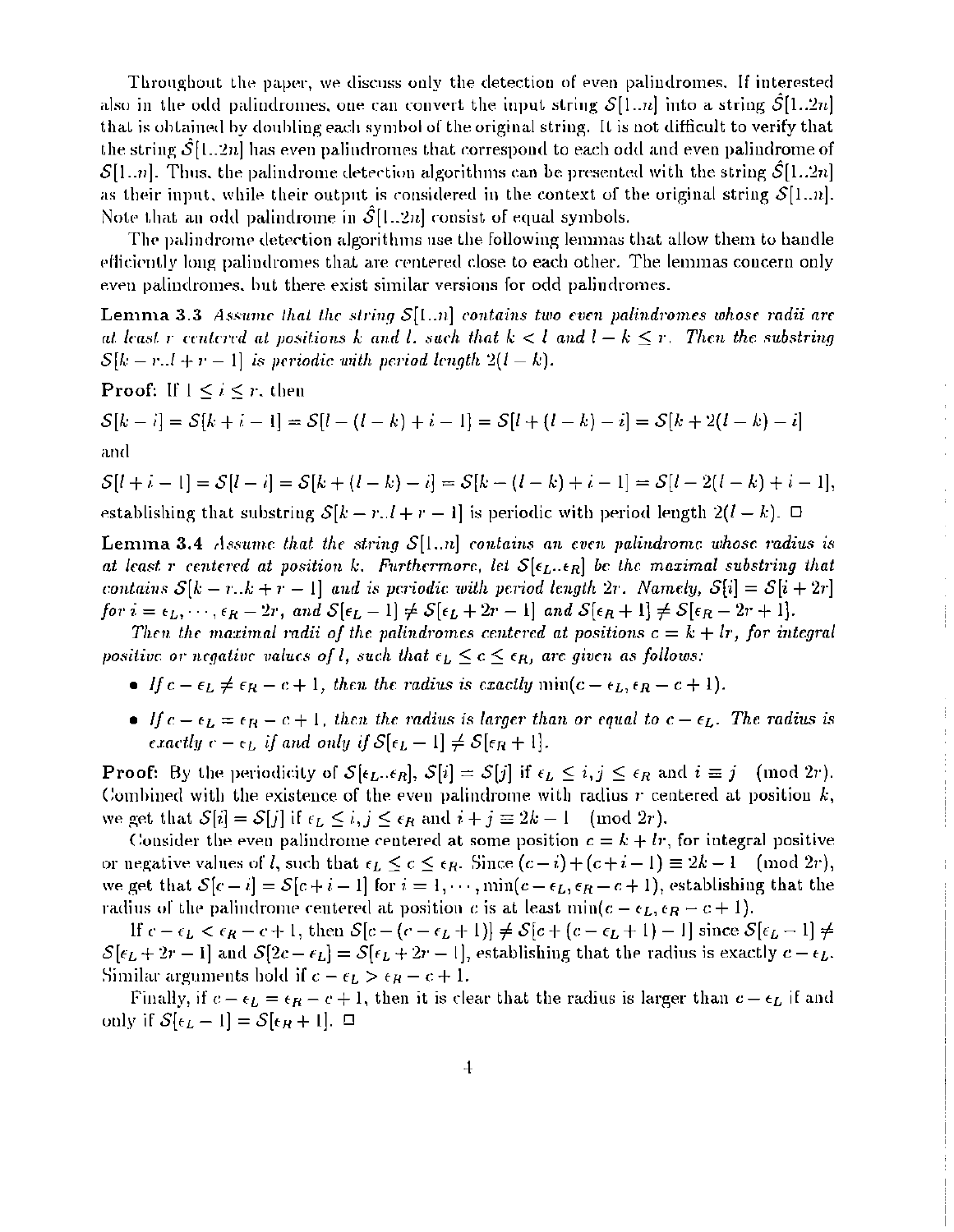#### An  $O(\log n)$  time algorithm  $\overline{\mathbf{4}}$

Theorem 4.1 There exists an algorithm that computes the radii of all even palindromes in a string  $S[1..n]$  in  $O(\log n)$  time using n processors.

**Proof:** The algorithm consists of  $|\log n| - 1$  steps. In step number  $\eta$ ,  $0 \le \eta \le |\log n| - 2$ , the input string  $S[1..n]$  is partitioned into consecutive blocks of length  $2^n$ . (Only palindrome centers are partitioned. The palindromes themself may overlap.) The algorithm proceeds simultaneously in all  $\lfloor n/2^n \rfloor$  blocks. It takes constant time and makes  $O(2^n)$  operations in each block. Therefore, each step takes constant time using  $n$  processors.

The description below concentrates on a single block. The ideal situation is when the radii of all palindromes that are centered in the block are determined by the end of the step. However, this will not always be the case. The algorithm maintains the following invariant at the completion of step number  $\eta$ :

The palindromes whose radii are determined are exactly those whose radii are smaller than  $2^{n+2}$ .

The main observation is that at the beginning of step number  $\eta$ , the position of all undetermined radii in the block form an arithmetic progression. Let  $c_1 < c_2 < \cdots < c_l$  be the positions of palindromes whose radii are not determined. We show that if  $l \geq 3$ , then  $c_{i+1} - c_i = c_i - c_{i-1}$  for  $i = 2, \dots, l-1$ . By the invariant and Lemma 3.3,  $S[c_{i-1} - 2^{n+1} \dots c_i + 2^{n+1}]$ is periodic with period length  $2(c_i - c_{i-1})$  and  $S[c_i - 2^{n+1} \dots c_{i+1} + 2^{n+1}]$  is periodic with period length  $2(c_{i+1}-c_i)$ . Therefore, by Lemma 3.2,  $S[c_i-2^{n+1}..c_i+2^{n+1}]$  is periodic with period length  $c = 2 \gcd(c_i - c_{i-1}, c_{i+1} - c_i)$ . But by Lemma 3.4, if  $c_i - c_{i-1} > c$ , then the radius of the palindrome centered at position  $c_i - c$  is larger than the radius of the palindrome centered at position  $c_{i-1}$  or the palindrome centered at position  $c_i$ , violating the invariant. Therefore,  $c_i - c_{i-1} = c$  and similarly also  $c_{i+1} - c_i = c$ , establishing that the sequence of undetermined radii  $\{c_i\}$  forms an arithmetic progression.

Note that an arithmetic progression can be represented by three integers: the start, the difference and the sequence length. If the undetermined radii in the two  $2^{n-1}$ -blocks that compose the current  $2<sup>n</sup>$ -block are represented this way, then the two representations are merged using a constant number of operations. This permits an efficient access to all palindromes whose radii are undetermined.

We show next how to maintain the invariant at the end of each step. The computation takes a constant time and  $O(2<sup>n</sup>)$  operations using symbol comparisons and the integer minima algorithm.

- 1. If the block contains a single undetermined radius, then the algorithm checks if the radius is at least  $2^{n+2}$  or finds the radius exactly if it is shorter.
- 2. If the block contains a non-trivial arithmetic progression of undetermined radii  $\{c_i\}$ ,  $i=1..l$ , with difference c, then let  $\mathcal{S}[\epsilon_l..\epsilon_R]$  be the maximal substring that contains  $\mathcal{S}[c_1-c,c_1+c-1]$  and is periodic with period length 2c. By Lemma 3.4, the radius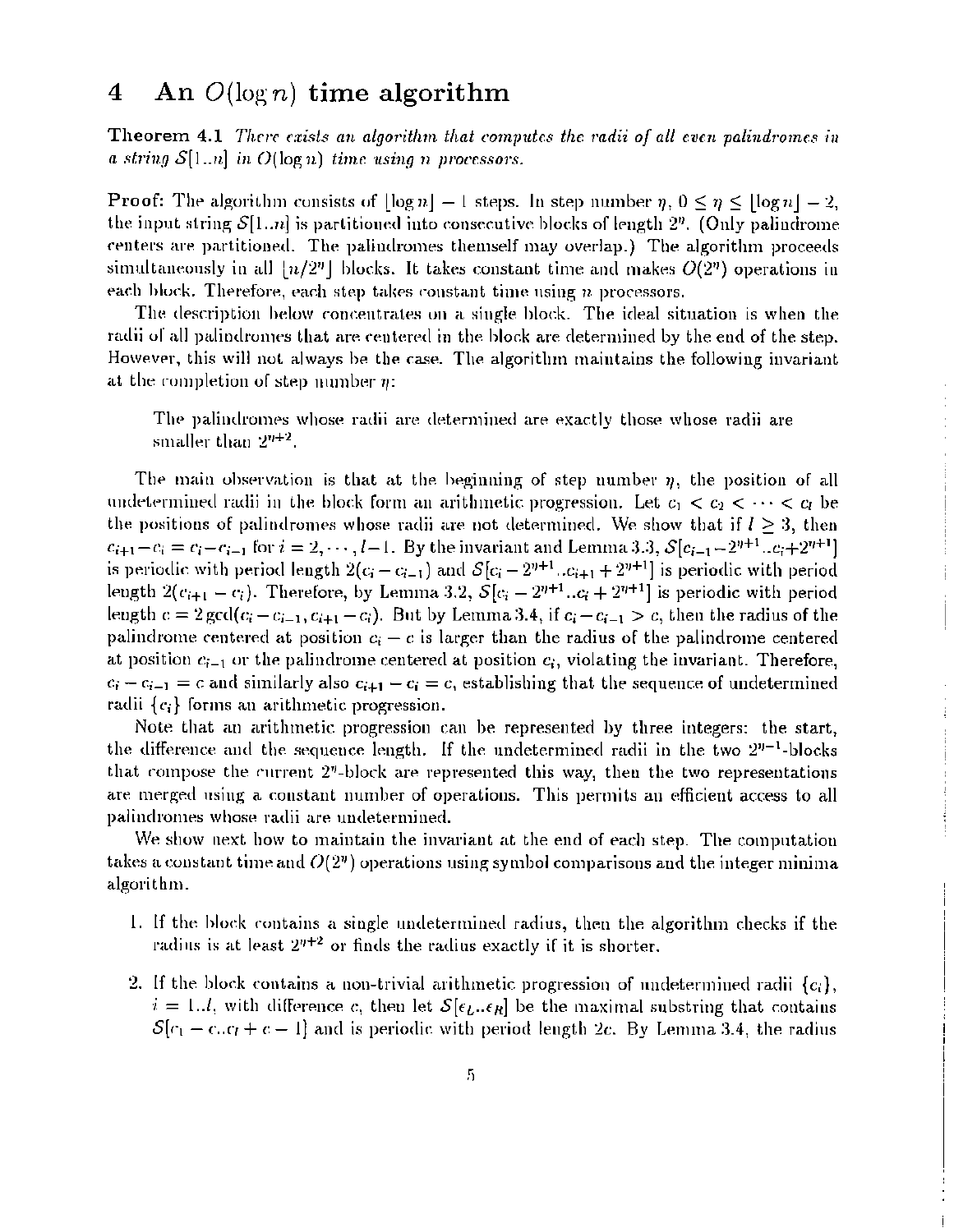of the palindrome centered at position  $c_i$  is exactly min( $c_i - \epsilon_L, \epsilon_R - c_i + 1$ ) except for at most one of the  $c_i$ 's that satisfies  $c_i - \epsilon_L = \epsilon_R - c_i + 1$ .

The algorithm checks if  $S[c_1 - 2^{n+2} \ldots c_l + 2^{n+2} - 1]$  is periodic with period length 2c. If this substring is not periodic, then the algorithm has found at least one of  $\epsilon_L$  and  $\epsilon_B$  and it can determine all radii which are smaller than  $2^{n+2}$  by Lemma 3.4. If the algorithm found both  $\epsilon_L$  and  $\epsilon_R$  and there is a palindrome with undetermined radius centered at position  $(\epsilon_L + \epsilon_R + 1)/2$ , then the algorithm checks if the radius of this palindrome is at least  $2^{n+2}$  or finds the radius exactly if it is shorter.

Sometime the algorithm finds radii of longer palindromes but we prefer to leave these radii undetermined to maintain the invariant.

In the heginning of step number 0 there is a single undetermined radius in each block and the invariant is satisfied at the end of the step. At the end of step number  $\lceil \log n \rceil - 2$  all radii have been determined.  $\Box$ 

### 4.1 Constant size alphabets

If the size of the alphabet is bounded by some constant, then the  $O(\log n)$  time algorithm described above can be implemented using only  $n/\log n$  processors, similarly to Galil's [12] string matching algorithm. This is achieved using the "four Russians trick" [2] of packing  $\log n$  symbols into one number, in order to facilitate comparisons of up to  $\log n$  symbols in a single operation.

## 5 An  $O(\log \log n)$  time algorithm

Theorem 5.1 *There exists an alg01·ithm that computes the mdii of all even palindromes in* a string  $S[1..n]$  in  $O(\log \log n)$  time using n  $\log n / \log \log n$  processors.

Proof: The algorithm proceeds in independent stages which are computed simultaneously. In stage number  $\eta, 0 \leq \eta \leq |\log n| - 3$ , the algorithm computes all entries  $\mathcal{R}[i]$  of the radii array such that  $4l_n \leq \mathcal{R}[i] < 8l_n$ , for  $l_n = 2^n$ .

Note that each stage computes disjoint ranges of the radii values and that all radii that are greater than or equal to 4 are computed by some stage. The radii between 0 and 3 are computed in a special stage that takes constant time and  $O(n)$  operations. (The special stage assigns one processor to each entry of the radii array to check sequentially if the  $\alpha$  corresponding radius is between 0 and 3.)

We denote by  $T_n$  the time it takes to compute stage number  $\eta$  using  $O_n$  operations. In the next section we show that each stage  $\eta$  can be computed in  $T_{\eta} = O(\log \log l_{\eta})$  time and  $O_n = O(n)$  operations. Since the stages are computed simultaneously, the time is max  $T_\eta = O(\log \log n)$ . The total number of operation performed is  $\Sigma_\eta O_\eta = O(n \log n)$ . By Theorem 2.1, the algorithm can be implemented in  $O(\log \log n)$  time using *n* log *n*/log log *n*  $p$ rocessors.  $\Box$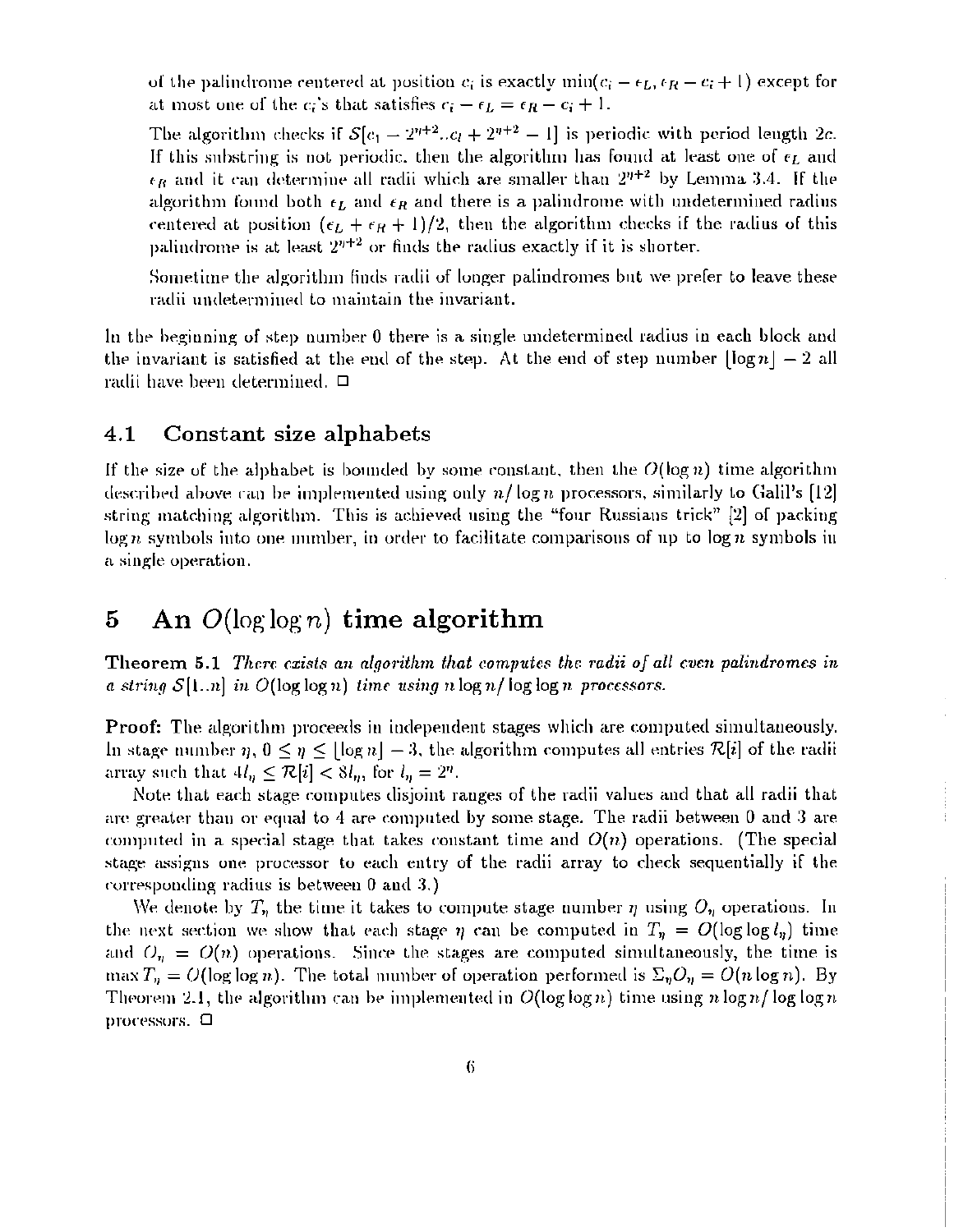#### $5.1$ A single stage

This section describes a single stage  $\eta$ ,  $0 \leq \eta \leq \lfloor \log n \rfloor - 3$ , that computes all values of the radii array  $\mathcal{R}[1..n]$  that are between  $4l_n$  and  $8l_n-1$ , in  $O(\log \log l_n)$  time and  $O(n)$  operations.

Partition the input string  $S[1..n]$  into consecutive blocks of length  $l_n$ . Namely, block number k is  $\mathcal{S}[(k-1)l_{\eta}+1..kl_{\eta}]$ . Stage number  $\eta$  consists of independent sub-stages that are also computed simultaneously. There is a sub-stage for each block. The sub-stage finds the radii of all palindromes which are centered in the block and whose radii are in the range computed by stage  $\eta$ . Sometimes palindromes whose radii are out of this range can be detected, but these radii do not have to be written into the output array since they are guaranteed to be found in another stage.

The sub-stage that is assigned to block number  $k$  starts with a call to the string matching algorithm to find all occurrences of the four consecutive blocks  $\mathcal{S}[(k-4)l_n+1..kl_n]$ , reversed, in  $S[(k-2)l_n+1..(k+4)l_n-1]$ . Let  $p_i, i=1,\dots,r$ , denote the indices of all these occurrences. The sequence  $\{p_i\}$  has a "nice" structure as we show next.

Lemma 5.2 Assume that the period length of a string  $A[1..l]$  is p. If  $A[1..l]$  occurs only at positions  $p_1 < p_2 < \cdots < p_k$  of a string B and  $p_k - p_1 \leq \lceil \frac{l}{2} \rceil$ , then the  $p_i$ 's form an arithmetic progression with difference p.

**Proof:** See the paper by Apostolico, Breslauer and Galil [1].  $\Box$ 

**Lemma 5.3** The sequence  $\{p_i\}$ , which is defined above, forms an arithmetic progression.

**Proof:** The sequence  $\{p_i\}$  lists the indices of all occurrences of a string of length  $4l_n$  in a string of length  $6l<sub>n</sub> - 1$ . By Lemma 5.2, the  $p<sub>i</sub>$ 's form an arithmetic progression.  $\Box$ 

By the last lemma, the sequence  $\{p_i\}$  can be represented by three integers: the start, the difference and the sequence length. This representation is computed from the output of the string matching algorithm in constant time and  $O(l_n)$  operations using the integer minima algorithm.

The next lemma states that we essentially found all "interesting" palindromes.

Lemma 5.4 There exists a correspondence between the elements of the  $\{p_i\}$  sequence to all palindromes that are centered in block number k and whose radii are large enough.

- If  $p_i + k l_n$  is odd, then  $p_i$  corresponds to an even palindrome which is centered at position  $(p_i + kl_n + 1)/2.$
- If  $p_i + kl_n$  is even, then  $p_i$  corresponds to an odd palindrome which is centered on position  $(p_i + kl_n)/2$ .

Each palindrome whose radius is at least  $4l_n-1$  has some corresponding  $p_i$ , while palindromes that correspond to some  $p_i$  are guaranteed to have radii that are at least  $3l_n$ .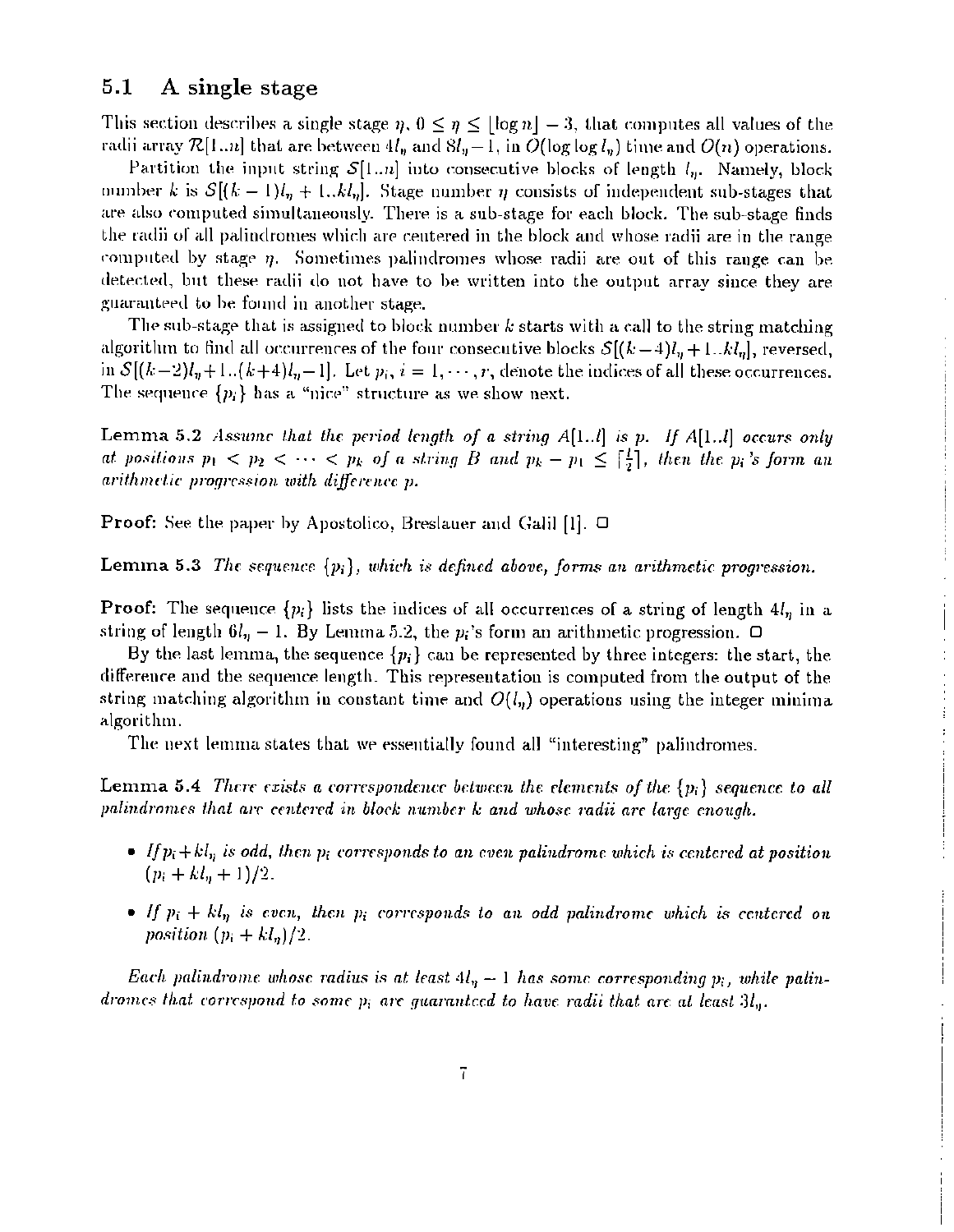**Proof:** Assume that there is an even palindrome whose radius is at least  $4l<sub>n</sub> - 1$  which is centered at position c, such that  $(k-1)l_n < c \le kl_n$ . That is,  $S[c-i] = S[c+i-1]$  for  $i=1,\cdots, 4l_n-1$ . In particular,  $S[c - i] = S[c + i - 1]$  for  $c - kl_n \le i \le c - (k-4)l_n - 1$ , establishing that there is an occurrence of  $S[(k - 4)l_n + 1..kl_n]$ , reversed, starting at position  $2c - k l_n - 1.$ 

Conversely, if there is an occurrence of  $S[(k-4)l<sub>n</sub> + 1..kl<sub>n</sub>]$ , reversed, starting at position  $p_i$ , then  $S[kl_n - j] = S[p_i + j]$  for  $j = 0, \dots, 4l_n - 1$ . In particular, if  $p_i + kl_n$  is odd, then  $S[kl_n-j] = S[p_i+j]$  for  $j = (kl_n - p_i + 1)/2, \dots, 4l_n - 1$ , establishing that there is an even palindrome of radius  $4l_y - (kl_y - p_i + 1)/2 \ge 3l_y$  centered at position  $(p_i + kl_y + 1)/2$ .

Similar arguments hold for orde palindromes.  $\Box$ 

We conld design the algorithm to find the odd palindromes directly, but we rather use the reduction to even palindromes that was given in Section 3. Define the sequence  ${q_i}$  for  $i = 1, \dots, l$ , to list all centers of the even palindromes that correspond to elements in  $\{p_i\}$ . By the last lemma, if the difference of the arithmetic progression *{p;}* is even or if there is only a single element, then all the  $p_i$ 's correspond either to odd or to even palindromes. If the difference of the arithmetic progression  $\{p_i\}$  is odd, then every second element corresponds to an even palindrome. Thus, the sequence *{qi}* also forms an arithmetic progression and therefore it can be computed efficiently.

If the  $\{q_i\}$  sequence does not have any elements, then there are no even palindromes whose radins is at least  $4l<sub>n</sub>$  that are centered in the current block. If there is only one element  $q_1$ , then we can find in constant time and  $O(l_n)$  operations what is the radius of the palindrome that is centered at  $q_1$  or we can conclude that it is too large to be computed in this stage.

If there are more elements, let *q* denote the difference of the arithmetic progression *{q;}.* The next lemma shows how to find the radii of the palindromes centered at *{q;}* efficiently.

**Lemma 5.5** It is possible to find the radii of all palindromes centered at positions in  $\{q_i\}$ *in* constant time and  $O(l_n)$  operations.

**Proof:** For each  $\zeta$ , such that  $q_1 - 8l_n \leq \zeta < q_1$ , verify if  $S[\zeta] = S[\zeta + 2q]$ . Let  $\zeta_L$  be the smallest such index  $\zeta$  that satisfies  $S[\zeta_L . q_1 - 1] = S[\zeta_L + 2q_1 q_1 + 2q_1]$ . Similarly, for each  $\zeta$ , such that  $q_l \leq \zeta < q_l + 8l_{\eta}$ , verify if  $S[\zeta] = S[\zeta - 2q]$ . Let  $\zeta_R$  be the largest such index  $\zeta$ that satisfies  $S[q_l - 2q_{l}, \zeta_R - 2q] = S[q_l, \zeta_R]$ .  $\zeta_L$  and  $\zeta_R$  are computed in constant time and  $O(l_n)$  operations using symbol comparisons and the integer minima algorithm.

By Lemma 5.4. the palindromes centered at the positions  $q_i$  have radii that are larger than q. Therefore, by Lemma 3.3,  $\zeta_L < q_1 - q$  and  $\zeta_R \ge q_l+q$  and by Lemma 3.4, the radius of the palindrome centered at position  $q_i$  is at least  $\rho_i = \min(q_i - \zeta_L, \zeta_R - q_i + 1)$ .

If  $\rho_i \geq \delta l_n$ , then the radius of the palindrome centered at  $q_i$  is too large to be computed in this stage and it does not have to be determined exactly. Otherwise, the radius is exactly  $\rho_i$  except for at most one of the  $q_i$ 's which satisfies  $q_i - \zeta_L = \zeta_R - q_i + 1$ . For this particular  $q_i$ , we can find in constant time and  $O(l_n)$  operations what is the radius of the palindrome or we can conclude that it is too large to be computed in this stage.  $\Box$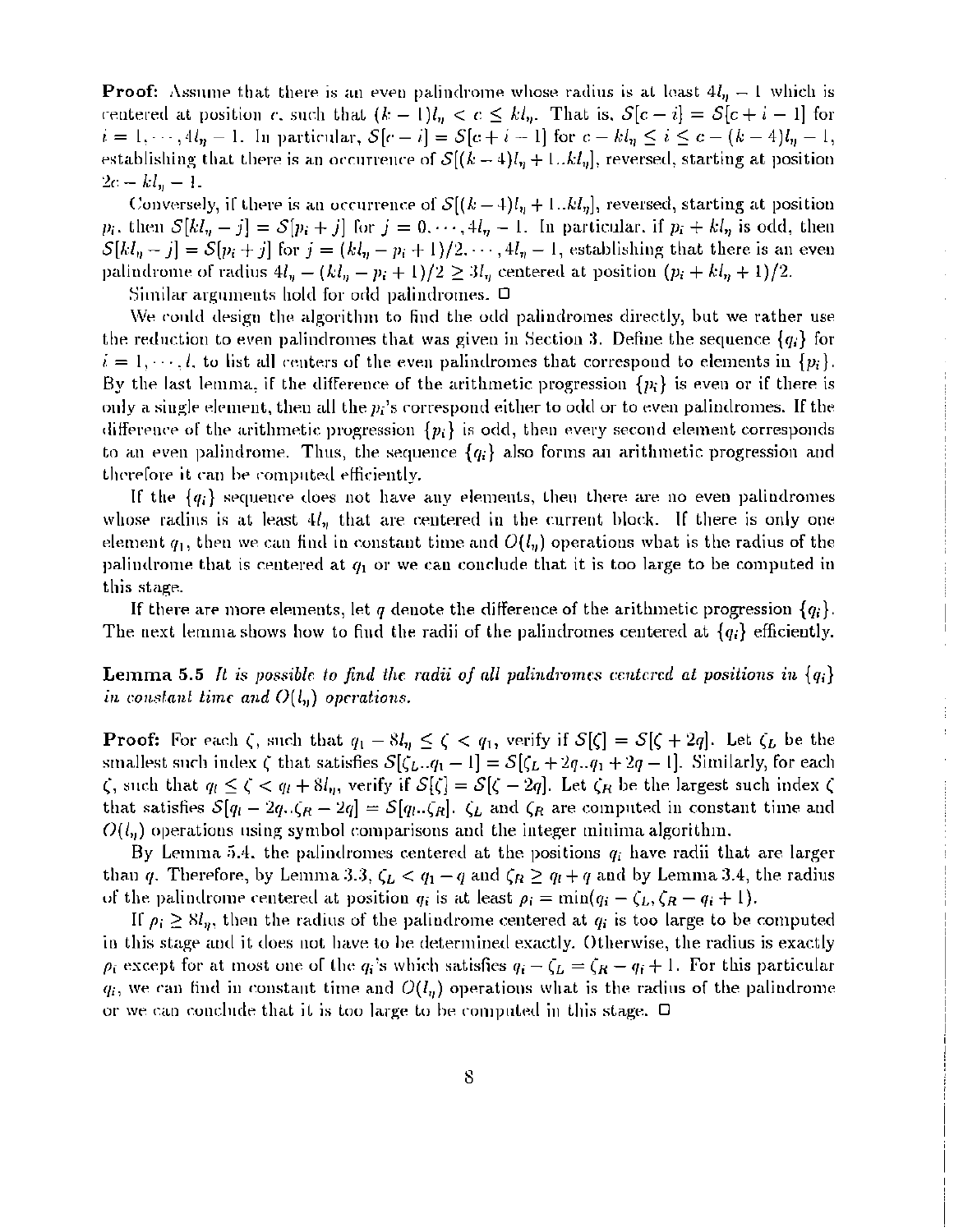**Lemma 5.6** Stage number  $\eta$  correctly computes all entries of the output array  $\mathcal{R}[1..n]$  that are in the range  $4l_n, \dots, 8l_n - 1$ . It takes  $O(\log \log l_n)$  time and make a total of  $O(n)$  operations.

**Proof:** There are  $\lfloor n/l_n \rfloor$  sub-stages in stage  $\eta$ , each uses  $O(l_n)$  operations. Thus the number of operations used is  $O(n)$ . Breslauer and Galil's [4] parallel string matching algorithm takes  $O(\log \log l_n)$  time to find the  $\{p_i\}$  sequence and the rest of the work is done in constant time.  $\Box$ 

#### Conclusion 6

The question whether there exists an optimal  $O(\log \log n)$  time parallel algorithm that finds all palindromes in strings over general alphabets remains open. It is possible that one could prove an  $\Omega(n \log n)$  lower bound on the operation count of any  $O(\log \log n)$  time algorithm and even for  $O(\log n)$  time algorithms.

The recognition problem of *Palstar*, the language of strings that are obtained as concatenation of non-trivial palindromes, is an interesting related problem. In the sequential setting Knuth, Morris and Pratt [15] described a linear time algorithm that recognizes strings that are composed of even palindromes. Galil and Seiferas [13] solved the general problem by giving a linear-time on-line algorithm that that recognizes Palstar.

In parallel, Crochemore and Rytter [7] designed an  $O(\log n)$  algorithm for the case of even palindromes and composition of k palindromes, for  $k = 2, 3, 4$ . Their algorithm uses the radii of all palindromes, which are computed more efficiently by the new algorithms that were described in this paper. However, the other steps of their algorithms seem to require  $O(\log n)$  time, and the question of fast parallel recognition of *Palstar* is still open.

#### $\overline{7}$ Acknowledgments

We thank Roberto Grossi and Laura Toniolo for several discussions about palindromes and for comments on this paper.

### References

- [1] A. Apostolico, D. Breslauer, and Z. Galil. Optimal Parallel Algorithms for Periods, Palindromes and Squares. In Proc. 19th International Colloquium on Automata, Languages, and Programming, pages 296-307. Springer-Verlag, Berlin, Germany, 1992.
- [2] V. L. Arlazarov, E. A. Dinic, M. A. Kronrod, and I. A. Faradzev. On economic construction of the transitive closure of a directed graph. Soviet Math. Dokl., 11:1209-1210. 1970.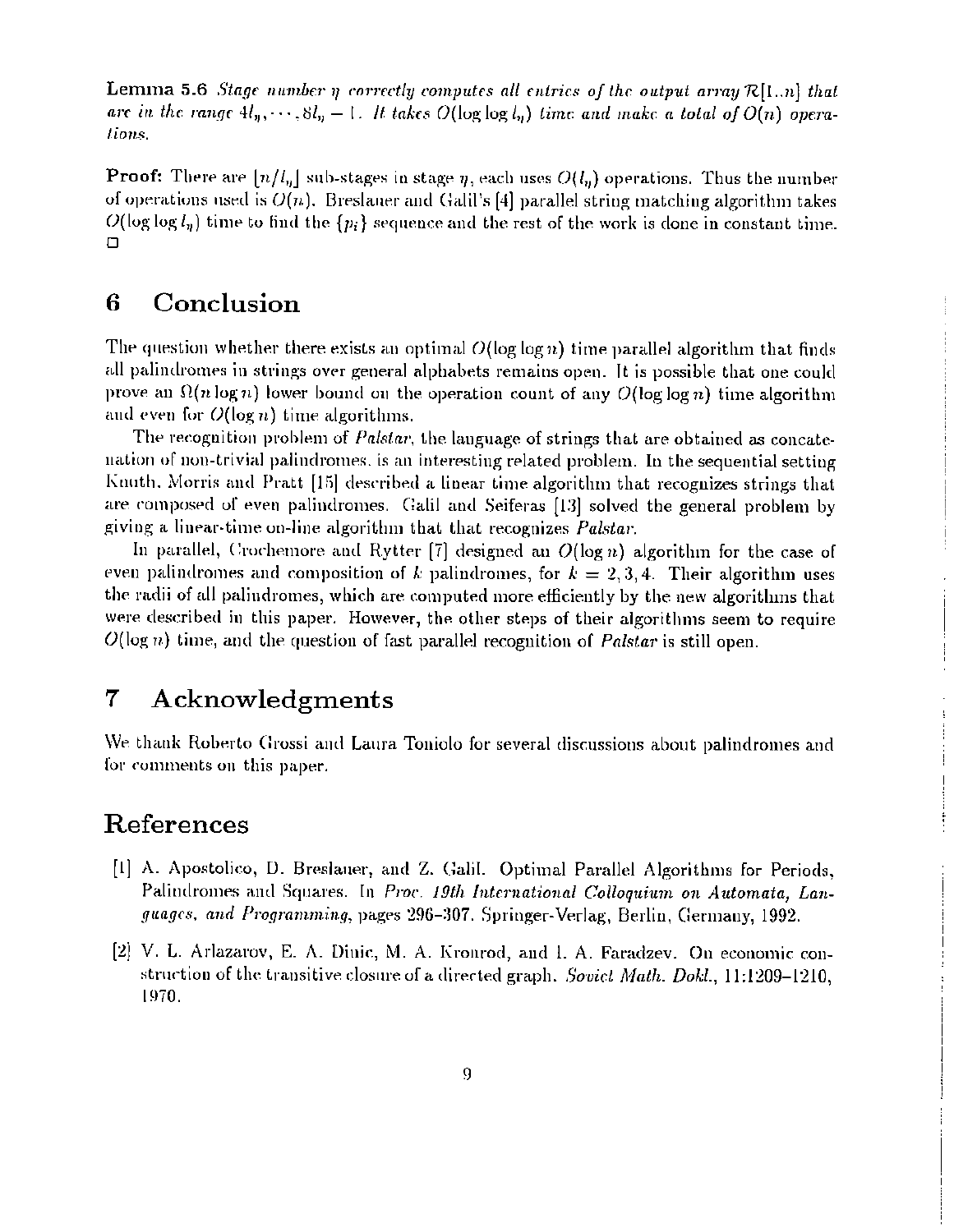- [3] R. P. Brent. Evaluation of general arithmetic expressions. J. Assoc. Comput. Mach., 21:201-206, 1974.
- [4] D. Breslauer and Z. Galil. An optimal  $O(\log \log n)$  time parallel string matching algorithm. SIAM J. Comput., 19(6):1051-1058, 1990.
- [5] D. Breslauer and Z. Galil. Finding all Periods and Initial Palindromes of a String in Parallel. Technical Report CUCS-017-92, Computer Science Dept., Columbia University, 1992.
- [6] S. A. Cook. Linear time simulation of deterministic two-way pushdown automata. In Information Processing 71, pages 75-80. North Holland Publishing Co., Amsterdam, the Netherlands, 1972.
- [7] M. Crochemore and W. Rytter, Usefulness of the Karp-Miller-Rosenberg algorithm in parallel computations on strings and arrays. Theoret. Comput. Sci., 88:59-82, 1991.
- [8] F. E. Fich, R. L. Ragde, and A. Wigderson. Relations between concurrent-write models of parallel computation. In Proc. 3rd  $ACM$  Symp. on Principles of Distributed Computing, pages 179-189, 1984.
- [9] M. J. Fischer and M.S. Paterson. String matching and other products. In R.M. Karp, editor, *Complexity of Computation*, pages 113-125. American Mathematical Society, Prividence, RI., 1974.
- [10] Z. Galil. Two fast simulations which imply some fast string matching and palindromerecognition algorithms. Inform. Process. Lett., 4(4):85-87, 1976.
- [11] Z. Galil. Palindrome Recognition in Real Time by a Multitape Turing Machine. J. Comput. System Sci., 16(2):140-157, 1978.
- [12] Z. Galil, Optimal parallel algorithms for string matching. *Inform. and Control*, 67:144– 157, 1985.

ł

þ

- [13] Z. Galil and J. Seiferas. A Linear-Time On-Line Recognition Algorithm for "Palstar". J. Assoc. Comput. Mach., 25(1):102-111, 1978.
- [14] Z. Kedem, G. M. Landau, and K. Palem. Optimal parallel suffix-prefix matching algorithm and applications. Manuscript, 1988.
- [15] D.E. Knuth, J.H. Morris, and V.R. Pratt. Fast pattern matching in strings. *SIAM J.* Comput., 6:322-350, 1977.
- [16] R. C. Lyndon and M. P. Schutzenberger. The equation  $a^m = b^n c^p$  in a free group. Michigan Math. J., 9:289-298, 1962.